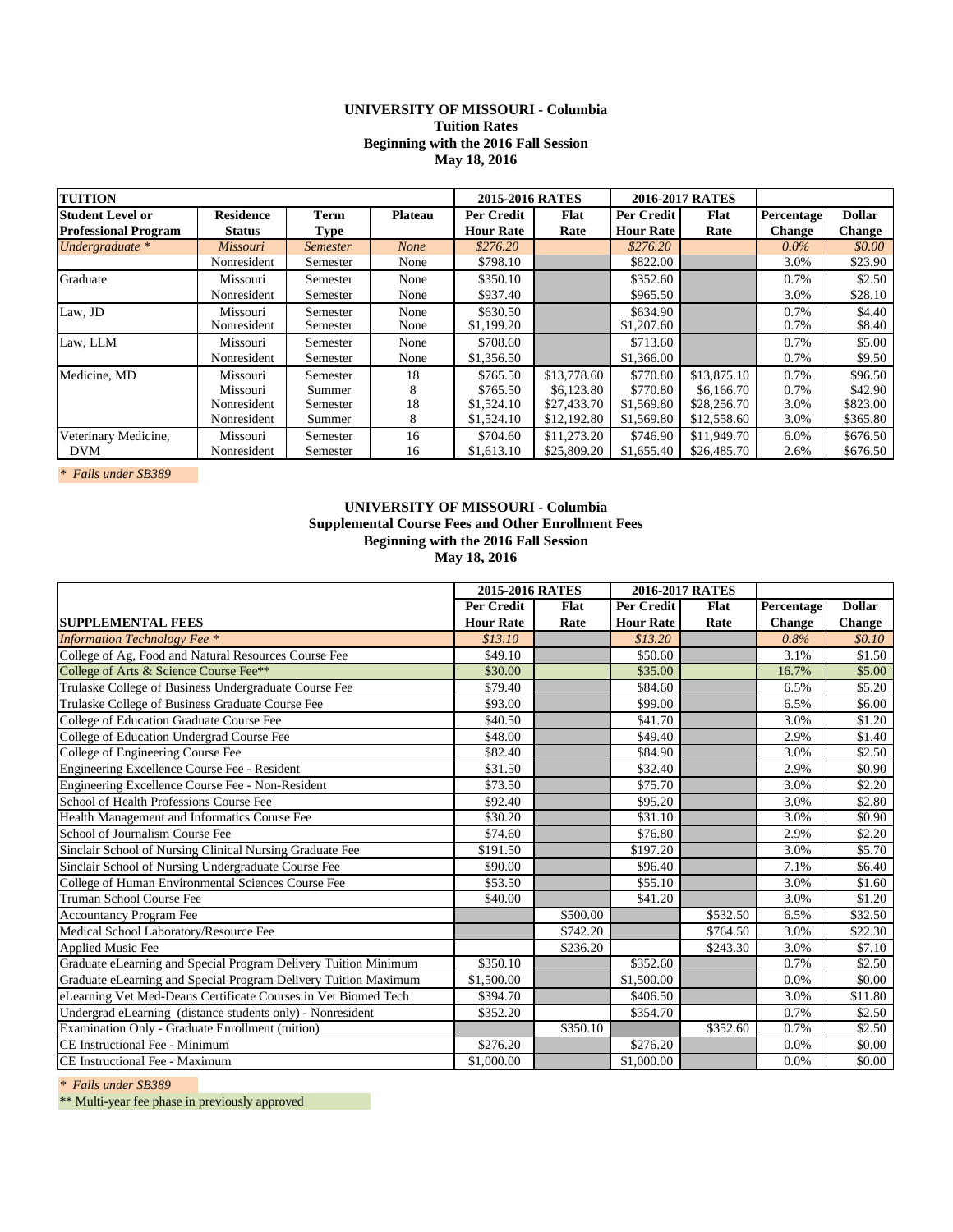### **UNIVERSITY OF MISSOURI - Kansas City Tuition Rates Beginning with the 2016 Fall Session May 18, 2016**

| <b>TUITION</b>              |                            | 2015-2016 RATES    |                | 2016-2017 RATES          |                           |                          |                           |               |                     |
|-----------------------------|----------------------------|--------------------|----------------|--------------------------|---------------------------|--------------------------|---------------------------|---------------|---------------------|
| <b>Student Level or</b>     | <b>Residence</b>           | Term               | Plateau        | Per Credit               | Flat                      | Per Credit               | Flat                      | Percentage    | <b>Dollar</b>       |
| <b>Professional Program</b> | <b>Status</b>              | <b>Type</b>        |                | <b>Hour Rate</b>         | Rate                      | <b>Hour Rate</b>         | Rate                      | <b>Change</b> | <b>Change</b>       |
| Undergraduate *             | Missouri                   | Semester           | None           | \$272.30                 |                           | \$272.30                 |                           | $0.0\%$       | \$0.00              |
|                             | Nonresident                | Semester           | None           | \$711.00                 |                           | \$732.30                 |                           | 3.0%          | \$21.30             |
|                             | Metropolitan               | Semester           | None           | \$272.30                 |                           | \$272.30                 |                           | 0.0%          | \$0.00              |
| Graduate                    | Missouri                   | Semester           | None           | \$345.20                 |                           | \$359.01                 |                           | 4.0%          | \$13.81             |
|                             | Nonresident                | Semester           | None           | \$891.30                 |                           | \$926.95                 |                           | 4.0%          | \$35.65             |
|                             | Metropolitan               | Semester           | None           | \$345.20                 |                           | \$359.01                 |                           | 4.0%          | \$13.81             |
| Anesthesia, UMKC            | Missouri                   | Semester           | 18             |                          | \$11,096.40               |                          | \$11,262.80               | 1.5%          | \$166.40            |
| <b>MS</b>                   | Missouri                   | Summer             | 18             |                          | \$7,397.40                |                          | \$7,508.40                | 1.5%          | \$111.00            |
|                             | Nonresident                | Semester           | 18             |                          | \$13,249.20               |                          | \$13,447.90               | 1.5%          | \$198.70            |
|                             | Nonresident                | Summer             | 18             |                          | \$8,833.00                |                          | \$8,965.50                | 1.5%          | \$132.50            |
| Med Physician Asst          | Missouri                   | Semester           | 18             |                          | \$10,357.20               |                          | \$10,460.80               | 1.0%          | \$103.60            |
| MS                          | Missouri                   | Summer             | 18             |                          | \$6,904.80                |                          | \$6,973.80                | 1.0%          | \$69.00             |
|                             | Nonresident                | Semester           | 18             |                          | \$12,428.60               |                          | \$12,552.90               | 1.0%          | \$124.30            |
|                             | Nonresident                | Summer             | 18             |                          | \$8,285.80                |                          | \$8,368.70                | 1.0%          | \$82.90             |
| Dentistry, DDS              | Missouri                   | Semester           | 16             | \$912.50                 | \$14,599.80               | \$939.90                 | \$15,037.80               | 3.0%          | \$438.00            |
|                             | Missouri                   | Summer             | $\,$ 8 $\,$    | \$912.50                 | \$7,299.90                | \$939.90                 | \$7,518.90                | 3.0%          | \$219.00            |
|                             | Nonresident                | Semester           | 16             | \$1,818.60               | \$29,097.30               | \$1,873.10               | \$29,970.20               | 3.0%          | \$872.90            |
|                             | Nonresident                | Summer             | 8              | \$1,818.60               | \$14,548.60               | \$1,873.10               | \$14,985.10               | 3.0%          | \$436.50            |
| Dentistry,                  | Missouri                   | Semester           | 14             | \$1,027.70               | \$14,388.30               | \$1,038.00               | \$14,532.20               | 1.0%          | \$143.90            |
| Graduate Certificate        | Missouri                   | Summer             | $\overline{7}$ | \$1,027.70               | \$7,194.10                | \$1,038.00               | \$7,266.00                | 1.0%          | \$71.90             |
| and MS                      | Nonresident                | Semester           | 14             | \$2,051.80               | \$28,724.90               | \$2,072.30               | \$29,012.10               | 1.0%          | \$287.20            |
|                             | Nonresident                | Summer             | $\overline{7}$ | \$2,051.80               | \$14,362.50               | \$2,072.30               | \$14,506.10               | 1.0%          | \$143.60            |
| Law, JD                     | Missouri                   | Semester           | None           | \$569.40                 |                           | \$575.10                 |                           | 1.0%          | \$5.70              |
|                             | Nonresident                | Semester           | None           | \$1,124.20               |                           | \$1,135.40               |                           | 1.0%          | \$11.20             |
| Law, LLM                    | Missouri                   | Semester           | None           | \$664.20                 |                           | \$697.40                 |                           | 5.0%          | \$33.20             |
|                             | Nonresident                | Semester           | None           | \$1,314.20               |                           | \$1,379.90               |                           | 5.0%          | \$65.70             |
| Medicine.                   | Missouri                   | Semester           | 16             | \$595.10                 | $\overline{$9,522.00}$    | \$601.10                 | \$9,617.20                | 1.0%          | \$95.20             |
| MD, Years 1 and 2           | Missouri                   | Summer             | 8              | \$595.10                 | \$4,761.00                | \$601.10                 | \$4,808.60                | 1.0%          | \$47.60             |
|                             | Regional                   | Semester           | 16             | \$892.70                 | \$14,283.00               | \$901.60                 | \$14,425.80               | 1.0%          | \$142.80            |
|                             | Regional                   | Summer             | 8              | \$892.70                 | \$7,141.50                | \$901.60                 | \$7,212.90                | 1.0%          | \$71.40<br>\$190.40 |
|                             | Nonresident<br>Nonresident | Semester<br>Summer | 16<br>8        | \$1,190.20<br>\$1,190.30 | \$19,043.90<br>\$9,522.00 | \$1,202.10<br>\$1,202.20 | \$19,234.30<br>\$9,617.20 | 1.0%<br>1.0%  | \$95.20             |
| Medicine.                   | Missouri                   | Semester           | 18             | \$616.40                 | \$11,095.70               | \$628.80                 | \$11,317.60               | 2.0%          | \$221.90            |
| MD, Years 3 thru 6          | Missouri                   | Summer             | 12             | \$616.40                 | \$7,397.00                | \$628.70                 | \$7,544.90                | 2.0%          | \$147.90            |
|                             | Regional                   | Semester           | 18             | \$924.70                 | \$16,644.40               | \$943.20                 | \$16,977.30               | 2.0%          | \$332.90            |
|                             | Regional                   | Summer             | 12             | \$924.70                 | \$11,096.40               | \$943.20                 | \$11,318.30               | 2.0%          | \$221.90            |
|                             | Nonresident                | Semester           | 18             | \$1,232.90               | \$22,191.30               | \$1,257.50               | \$22,635.10               | 2.0%          | \$443.80            |
|                             | Nonresident                | Summer             | 12             | \$1,232.90               | \$14,794.20               | \$1,257.50               | \$15,090.10               | 2.0%          | \$295.90            |
| Pharmacy, Dpharm            | Missouri                   | Semester           | 15             | \$636.80                 | \$9,551.90                | \$668.60                 | \$10,029.50               | 5.0%          | \$477.60            |
|                             | Missouri                   | Summer             | 6              | \$636.80                 | \$3,820.80                | \$668.60                 | \$4,011.80                | 5.0%          | \$191.00            |
|                             | Nonresident                | Semester           | 15             | \$1,400.10               | \$21,002.20               | \$1,470.20               | \$22,052.30               | 5.0%          | \$1,050.10          |
|                             | Nonresident                | Summer             | 6              | \$1,400.20               | \$8,401.00                | \$1,470.20               | \$8,821.10                | 5.0%          | \$420.10            |
| Nursing Graduate            | Missouri                   | Semester           | None           | \$400.00                 |                           | \$450.00                 |                           | 12.5%         | \$50.00             |
|                             | Nonresident                | Semester           | None           | \$942.00                 |                           | \$992.00                 |                           | 5.3%          | \$50.00             |

*\* Falls under SB389* 

#### **May 18, 2016 UNIVERSITY OF MISSOURI - Kansas City Supplemental Course Fees and Other Enrollment Fees Beginning with the 2016 Fall Session**

|                                                                 | 2015-2016 RATES |                  |                  | 2016-2017 RATES |               |               |
|-----------------------------------------------------------------|-----------------|------------------|------------------|-----------------|---------------|---------------|
|                                                                 | Per Credit      |                  | Per Credit       | Flat            | Percentage    | <b>Dollar</b> |
| <b>SUPPLEMENTAL FEES</b>                                        | Hour            | <b>Flat Rate</b> | <b>Hour Rate</b> | Rate            | <b>Change</b> | <b>Change</b> |
| <b>Information Technology Fee</b> *                             | \$13.70         |                  | \$13.80          |                 | 0.7%          | \$0.10\$      |
| Counseling Psychology Graduate Cluster                          | \$37.30         |                  | \$38.40          |                 | 2.9%          | \$1.10        |
| Bloch School Graduate Business Supplemental Fee                 | \$84.70         |                  | \$90.00          |                 | 6.3%          | \$5.30        |
| Bloch School Undergraduate Course Fee                           | \$45.10         |                  | \$60.00          |                 | 33.0%         | \$14.90       |
| Bloch School Public Administration Graduate Course Fee          | \$30.20         |                  | \$31.10          |                 | 3.0%          | \$0.90        |
| School of Biological Sciences Fee                               | \$25.00         |                  | \$25.00          |                 | 0.0%          | \$0.00        |
| School of Education Course Fee                                  | \$15.60         |                  | \$16.10          |                 | 3.2%          | \$0.50        |
| <b>Engineering Course Fee</b>                                   | \$72.80         |                  | \$80.00          |                 | 9.9%          | \$7.20        |
| Legal Technology Fee (Law School)                               | \$8.00          |                  | \$8.10           |                 | 1.3%          | \$0.10        |
| Clinical Nursing Fee, MS & Pre-Licensure level                  | \$187.20        |                  | \$192.80         |                 | 3.0%          | \$5.60        |
| A&S Media Studies Lab/Studio Fee                                | \$31.30         |                  | \$32.20          |                 | 2.9%          | \$0.90        |
| A&S Science Lab Fee                                             | \$12.60         |                  | \$13.00          |                 | 3.2%          | \$0.40        |
| A&S Studio Arts Fee                                             | \$28.40         |                  | \$29.30          |                 | 3.2%          | \$0.90        |
| Online Course Fee **                                            | \$15.00         |                  | \$30.00          |                 | 100.0%        | \$15.00       |
| Conservatory Undergraduate Program fee - New                    | N/A             |                  | \$42.00          |                 | new           | new           |
| Conservatory Graduate Program fee - New                         | N/A             |                  | \$56.00          |                 | new           | new           |
| Graduate eLearning and Special Program Delivery Tuition Minimum | \$345.20        |                  | \$359.01         |                 | 4.0%          | \$13.81       |
| Graduate eLearning and Special Program Delivery Tuition Maximum | \$891.30        |                  | \$926.95         |                 | 4.0%          | \$35.65       |
| Examination Only - Graduate Enrollment                          |                 | \$345.20         |                  | \$359.01        | 4.0%          | \$13.81       |
| CE Instructional Fee - Minimum                                  | \$272.30        |                  | \$272.30         |                 | 0.0%          | \$0.00        |
| CE Instructional Fee - Maximum                                  | \$891.30        |                  | \$926.95         |                 | 4.0%          | \$35.65       |

*\* Falls under SB389* 

\*\* Multi-year fee phase in previously approved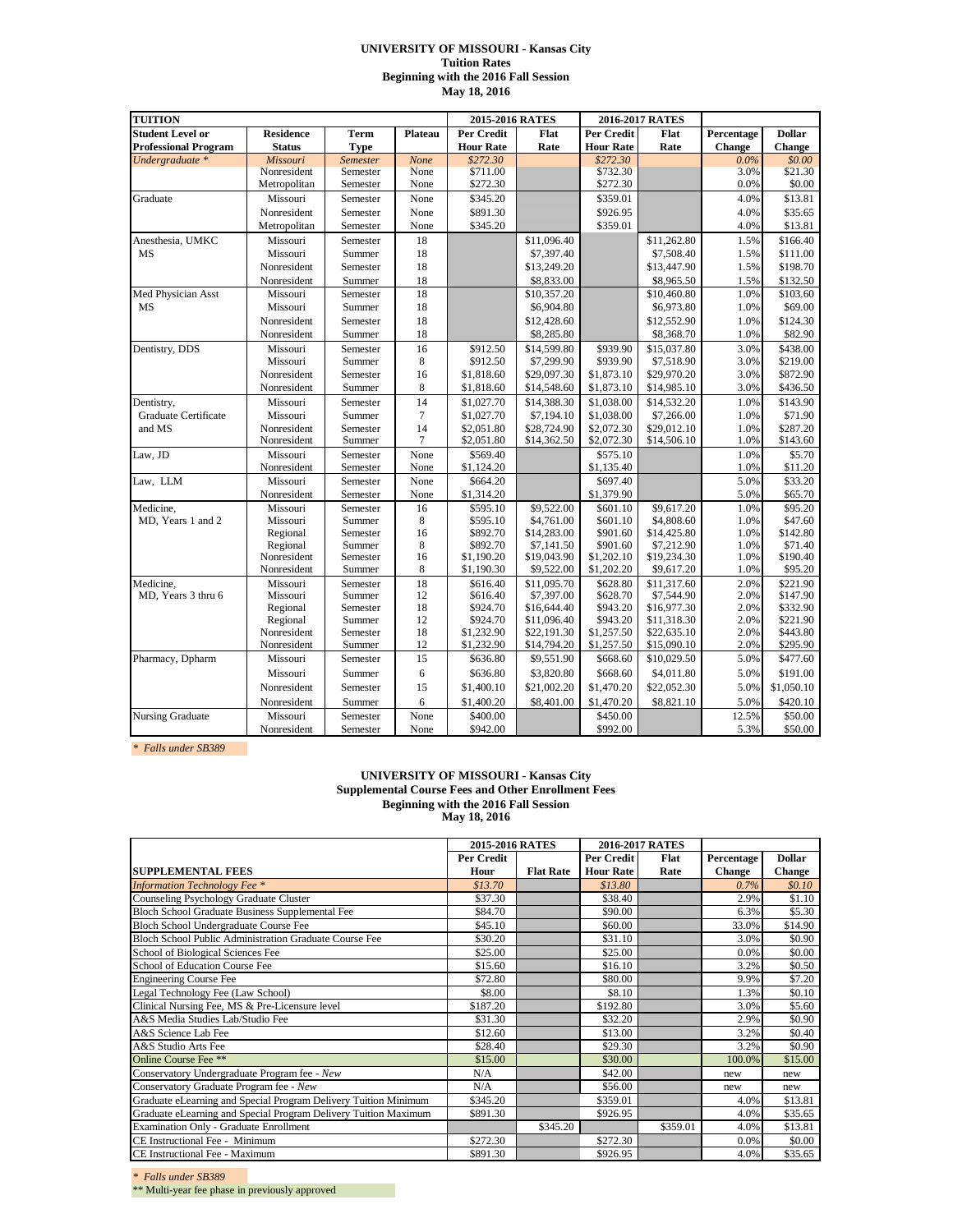# **MISSOURI UNIVERSITY OF SCIENCE AND TECHNOLOGY Tuition Rates Beginning with the 2016 Fall Session May 18, 2016**

| <b>TUITION</b>              |                  |                 |                | 2015-2016 RATES   |      | 2016-2017 RATES  |      |            |               |
|-----------------------------|------------------|-----------------|----------------|-------------------|------|------------------|------|------------|---------------|
| <b>Student Level or</b>     | <b>Residence</b> | <b>Term</b>     | <b>Plateau</b> | <b>Per Credit</b> | Flat | Per Credit       | Flat | Percentage | <b>Dollar</b> |
| <b>Professional Program</b> | <b>Status</b>    | Type            |                | <b>Hour Rate</b>  | Rate | <b>Hour Rate</b> | Rate | Change     | Change        |
| $Under graduate*$           | Missouri         | <i>Semester</i> | <b>None</b>    | \$276.20          |      | \$276.20         |      | $0.0\%$    | \$0.00        |
|                             | Nonresident      | Semester        | None           | \$827.00          |      | \$851.80         |      | 3.0%       | \$24.80       |
| Graduate                    | Missouri         | Semester        | None           | \$387.00          |      | \$398.60         |      | 3.0%       | \$11.60       |
|                             | Nonresident      | Semester        | None           | \$1,073.60        |      | \$1,138.00       |      | 6.0%       | \$64.40       |
| Business, MBA               | Missouri         | Semester        | na             | \$656.40          |      | \$676.10         |      | 3.0%       | \$19.70       |
|                             | Nonresident      | Semester        | na             | \$1,128.80        |      | \$1,196.50       |      | 6.0%       | \$67.70       |

*\* Falls under SB389* 

# **Beginning with the 2016 Fall Session Supplemental Course Fees and Other Enrollment Fees MISSOURI UNIVERSITY OF SCIENCE AND TECHNOLOGY May 18, 2016**

|                                                                 | 2015-2016 RATES   |          | 2016-2017 RATES  |             |               |               |
|-----------------------------------------------------------------|-------------------|----------|------------------|-------------|---------------|---------------|
|                                                                 | <b>Per Credit</b> | Flat     | Per Credit       | <b>Flat</b> | Percentage    | <b>Dollar</b> |
| <b>SUPPLEMENTAL FEES</b>                                        | <b>Hour Rate</b>  | Rate     | <b>Hour Rate</b> | Rate        | <b>Change</b> | <b>Change</b> |
| <b>Information Technology Fee</b> *                             | \$13.90           |          | \$14.00          |             | $0.7\%$       | \$0.10\$      |
| Engineering and Sciences Course Fee                             | \$105.00          |          | \$140.00         |             | 33.3%         | \$35.00       |
| Business and Information Technology Course Fee                  | \$50.00           |          | \$67.00          |             | 34.0%         | \$17.00       |
| Graduate eLearning and Special Program Delivery Tuition Minimum | \$387.00          |          | \$398.60         |             | 3.0%          | \$11.60       |
| Graduate eLearning and Special Program Delivery Tuition Maximum | \$3,000.00        |          | \$3,000.00       |             | $0.0\%$       | \$0.00        |
| <b>Examination Only - Graduate Enrollment</b>                   |                   | \$387.00 |                  | \$398.60    | 3.0%          | \$11.60       |
| CE Instructional Fee - Minimum                                  | \$276.20          |          | \$276.20         |             | 0.0%          | \$0.00        |
| CE Instructional Fee - Maximum                                  | \$3,000.00        |          | \$3,000.00       |             | $0.0\%$       | \$0.00        |

*\* Falls under SB389*